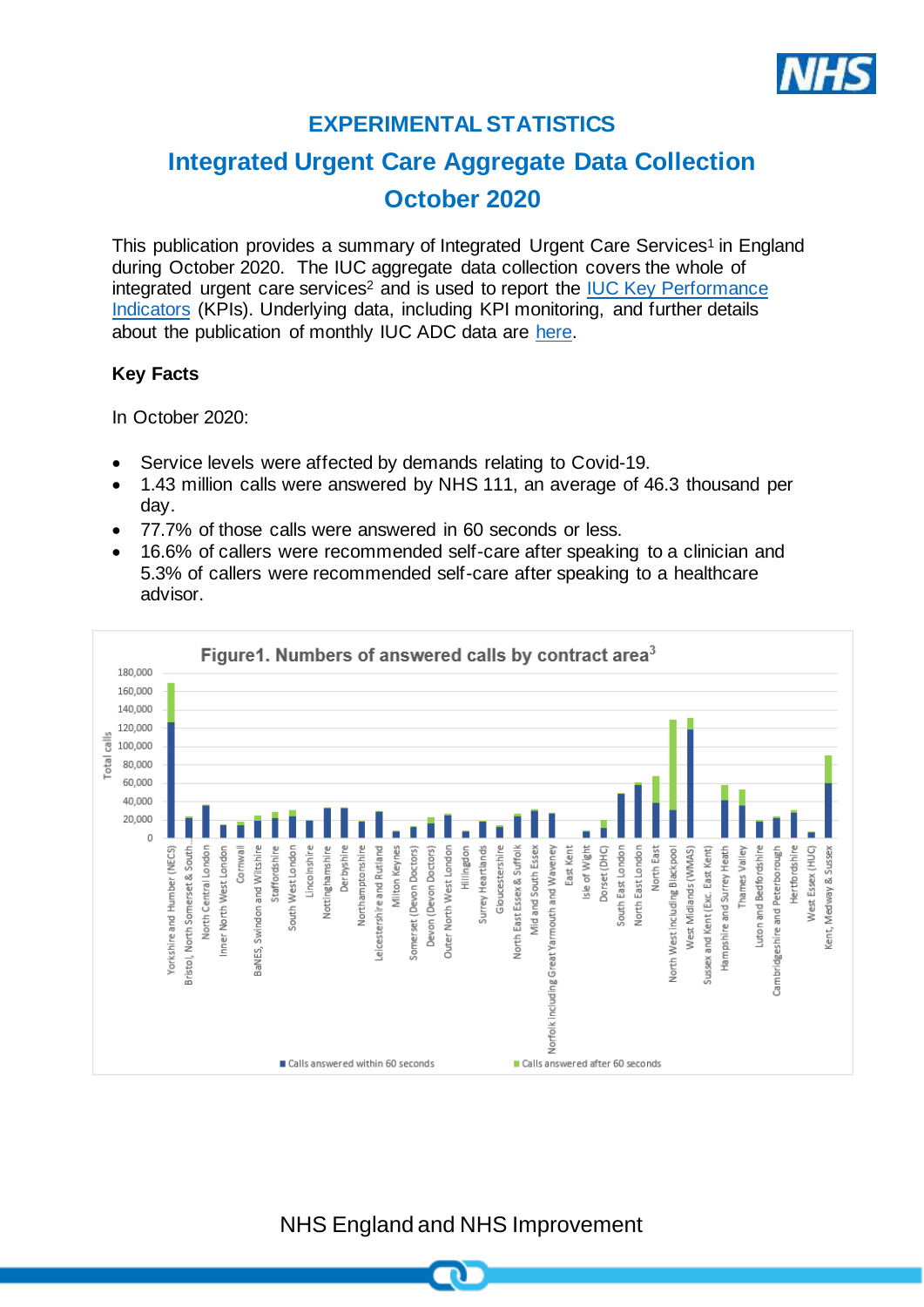### **Background**

The IUC ADC monitors the effectiveness of fully integrated urgent care services through the NHS 111 single entry point. IUC is the provision of a functionally integrated 24/7 urgent care access, clinical advice and treatment service (incorporating NHS 111 and out of hours services). Organisations collaborate to deliver high quality clinical assessment, advice and treatment to shared standards and processes, with clear accountability and leadership. Central to this is access to a wide range of clinicians; both experienced generalists and specialists. The service also offers advice to health professionals in the community, such as general practitioners, paramedics and emergency technicians, so that no decision needs to be taken in isolation. IUC services include:

- the assessment and management of patients by telephone who have called NHS 111.
- the face-to-face management of patients in any treatment centre (dealing with urgent care), the patient's residence or other location if required.

## **Comparison with the NHS 111 Minimum Data Set**

At the current time, the NHS 111 Minimum Data Set (MDS) remains the official data source, while we work on data quality and completeness of the IUC ADC. The NHS 111 MDS has been published monthly as Official Statistics since February 2012, focusing on a subset of the IUC service both in terms of data items (specifically call handling and dispositions after triage) and coverage. Some definitions in the IUC ADC have been revised to provide better clarity so not all data items are directly comparable to the [NHS 111 MDS October](https://www.england.nhs.uk/statistics/wp-content/uploads/sites/2/2020/11/NHS-111-MDS-Nov-2020-Statistical-Note.pdf) 2020 due to differences in definitions. Users are advised to refer to the specification guidance for each collection which are available [here](https://www.england.nhs.uk/statistics/statistical-work-areas/nhs-111-minimum-data-set/integrated-urgent-care-aggregate-data-collection-iuc-adc/) when interpreting figures.

# **Data Quality**

Data for the IUC ADC are provided by lead data providers for each integrated urgent care service in England. It is the responsibility of commissioners of an IUC service to identify lead providers and ensure that data are supplied each month. While lead providers are responsible for collating and coordinating information for IUC ADC, they are not necessarily contracted to deliver all NHS 111 and out of hours services in the contract area. Integrated Urgent Care is provided by a variety of organisations, including ambulance services, private companies, not for profit organisations and NHS Trusts. The quality of data in this report is therefore dependent upon all parts of the IUC service supplying data to the relevant lead data provider. Where figures reflect activity by more than one IUC service provider, there may be wide variation in the underlying performance of individual parts of the service.

Details of comments received from lead data providers about specific aspects of data quality are provided [here.](https://www.england.nhs.uk/statistics/statistical-work-areas/nhs-111-minimum-data-set/integrated-urgent-care-aggregate-data-collection-iuc-adc/) This include details about missing or incomplete data; we recommend that this information is considered when interpreting results.